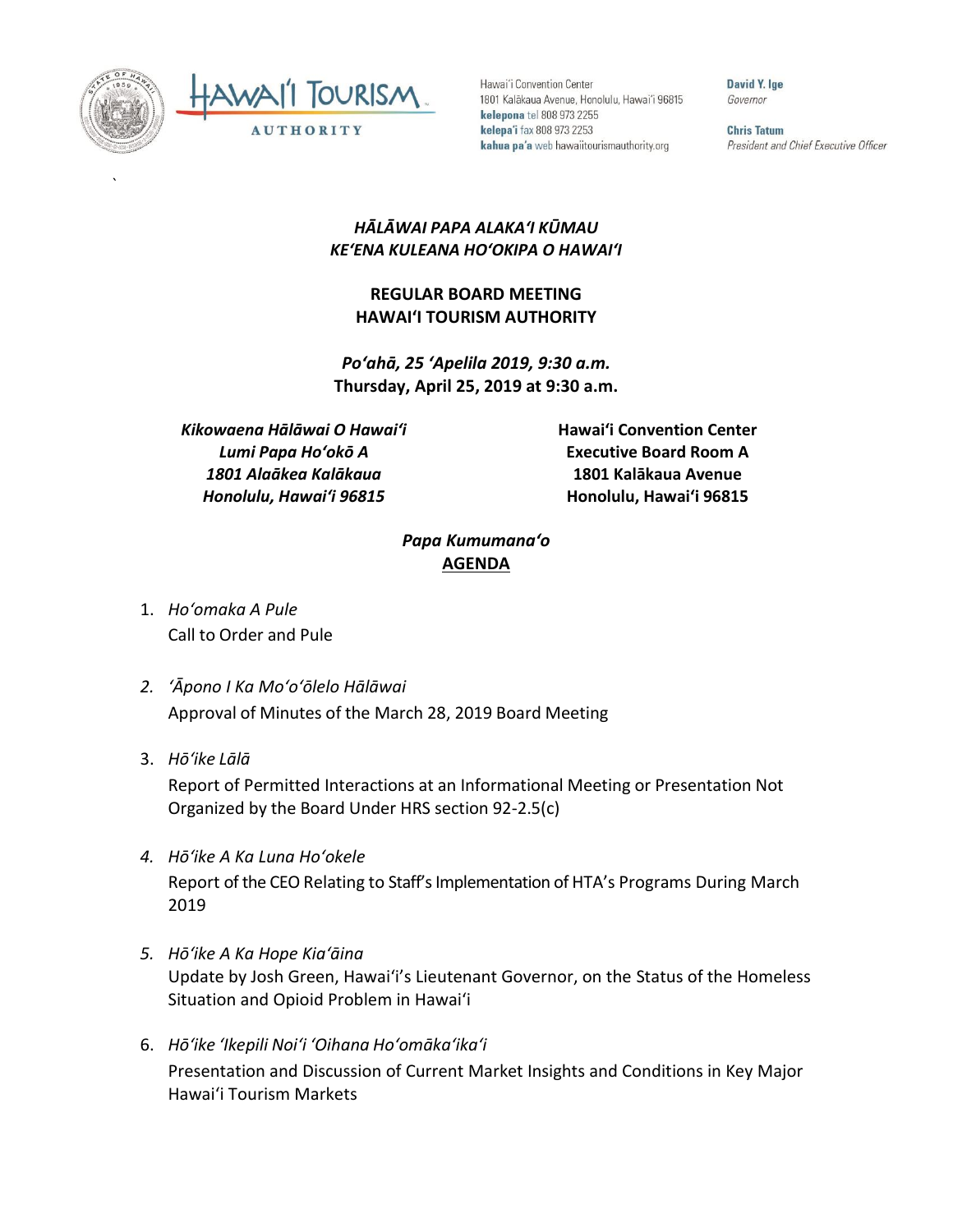

`

Hawai'i Convention Center 1801 Kalākaua Avenue, Honolulu, Hawai'i 96815 kelepona tel 808 973 2255 kelepa'i fax 808 973 2253 kahua pa'a web hawaiitourismauthority.org

David Y. Ine Governor

**Chris Tatum** President and Chief Executive Officer

- *7. Hōʻike, Kūkākūkā a Hoʻoholo No Nā Moʻokālā* Presentation, Discussion and Action on HTA's Financial Reports for March 2019
- *8. Nāʻana I Ke Kāmua Moʻohelu Kālā HTA* Overview of HTA's Preliminary FY2020 Budget
- *9. Hōʻike No Ka Papahana Hoʻoponopono* Update on the Status of the 2018 Audit Action Plan
- *10. Hōʻike No Ke Kau ʻAhaʻōlelo 2019* Update Relating to the 2019 Legislative Session and Related Bills Relevant to HTA
- 11. *Hōʻike Hanana Kikowaena Hālāwai O Hawaiʻi* Presentation by AEG Regarding an Update of Hawai'i Convention Center Recent Operational Activities and Sales Initiatives
- *12. Hōʻike Kūlana Kaupoku O Ke Kikowaena Hālāwai O Hawaiʻi* Report by Julian Anderson of Rider Levett Bucknall on their Findings and Recommendations of the Condition of Damage of the Rooftop Terrace Deck of the Hawai'i Convention Center
- 13. *Ho'oku'u* Adjournment

*\*\*\* ʻAha Hoʻokō: Ua hiki i ka Papa Alakaʻi ke mālama i kekahi hālāwai kūhelu i kū i ka Hawaiʻi Revised Statutes (HRS) § 92-4. E mālama ʻia kēia hālāwai kūhelu nei ma lalo o ka § 92-5 (a)(4), § 92-5 (a)(8) and §201B-4(a)(2) no ka pono o ko ka Papa Alakaʻi kūkā a hoʻoholo ʻana i nā nīnūnē a nīnau i pili i ko ka Papa Alakaʻi kuleana me ko ka Papa Alakaʻi loio. He hālāwai kūhelu kēia i ʻole paulele ʻia ka ʻikepili a i mea hoʻi e mālama kūpono ai ko Hawaiʻi ʻano, he wahi i kipa mau ʻia e nā malihini.*

\*\*\* Executive Session: The Board may conduct an executive session closed to the public pursuant to Hawai'i Revised Statutes (HRS) § 92-4. The executive session will be conducted pursuant to § 92-5 (a)(4), § 92-5 (a)(8) and §201B-4(a)(2) for the purpose of consulting with the board's attorney on questions and issues pertaining to the board's powers, duties, privileges, immunities, and liabilities; and to discuss information that must be kept confidential to protect Hawai'i's competitive advantage as a visitor destination.